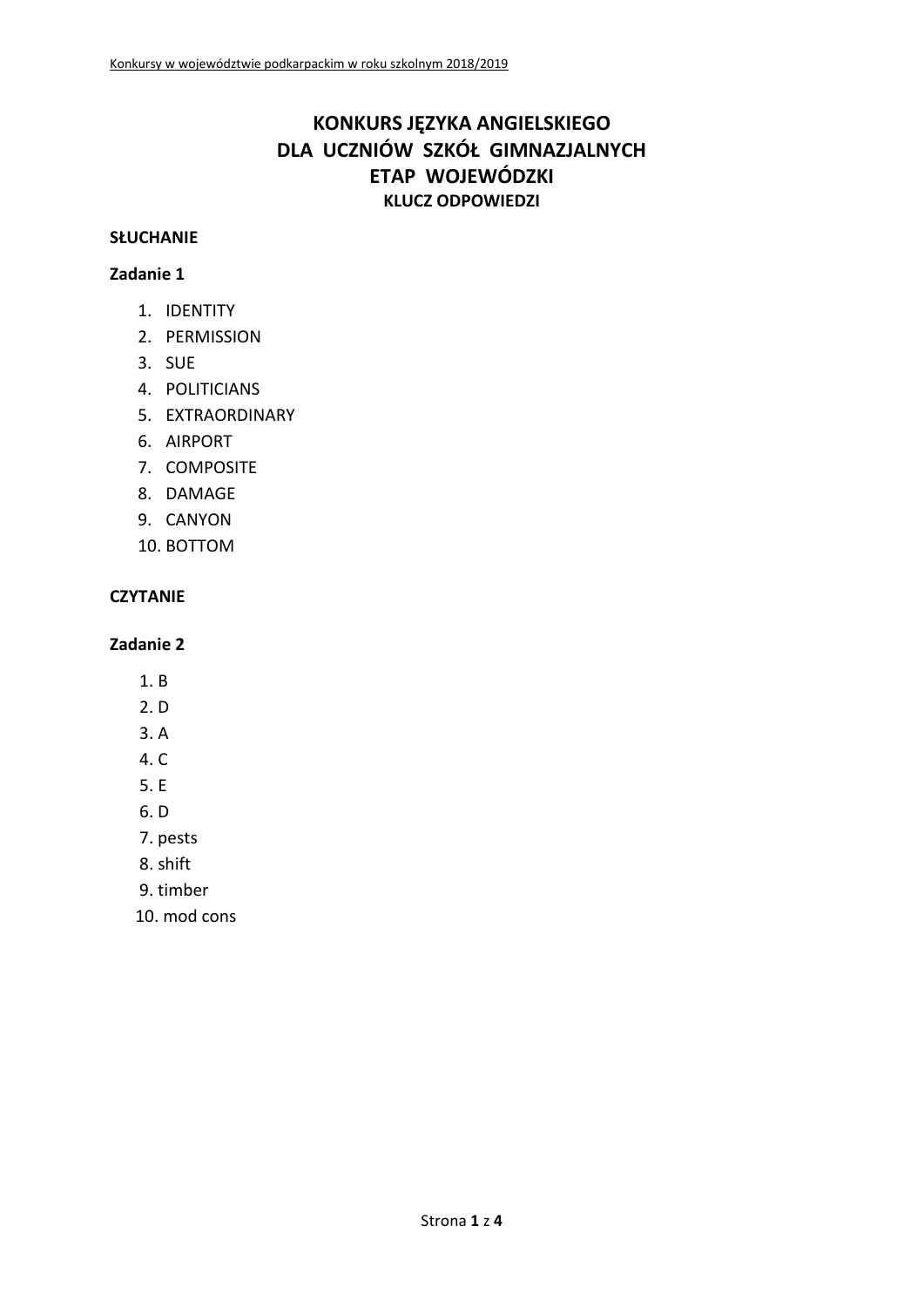# **ZNAJOMOŚĆ SŁOWNICTWA I ZWROTÓW**

#### **Zadanie 3**

- 1. breathless
- 2. withdraw
- 3. unrecognisable / unrecognizable
- 4. preoccupied
- 5. clumsiness
- 6. infectious
- 7. memorable
- 8. misjudged
- 9. irresistable
- 10. transformed

#### **Zadanie 4**

- 1. d)
- 2. d)
- 3. a)
- 4. c)
- 5. a)
- 6. b)
- 7. b)
- 8. a)
- 9. d)
- 10. b)

- 1. breadwinner
- 2. rubbish
- 3. disposable
- 4. rechargeable
- 5. mortality
- 6. refugees
- 7. surgery
- 8. behalf
- 9. exploit
- 10. capital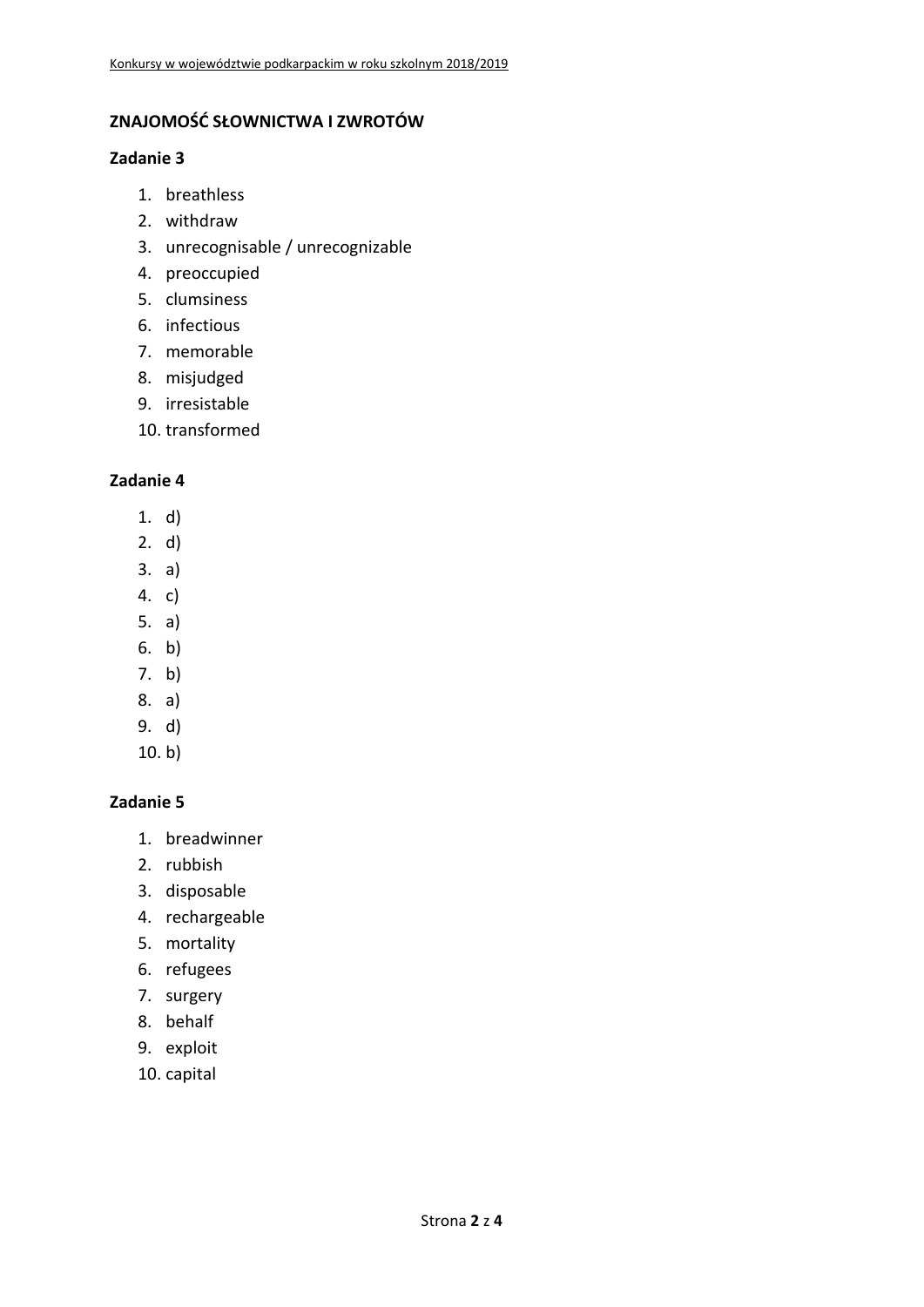### **ZNAJOMOŚĆ KONSTRUKCJI GRAMATYCZNYCH**

#### **Zadanie 6**

- 1. would spend Saturday afternoons working
- 2. is being made to study
- 3. it hadn't (had not) been for
- 4. prefer tea to
- 5. won't (will not) lend you / won't (will not) let you have/take/borrow
- 6. didn't (did not) need (to buy/have) / needn't have bought/booked/had
- 7. did Amy know that
- 8. is no use calling
- 9. was the last time
- 10. reminds me of

# **Zadanie 7**

- 1. has just been found
- 2. insists on me / my eating more
- 3. you stopped
- 4. when you arrive in / get to
- 5. despite / in spite of the rain / although it was raining
- 6. The longer I worked, the less
- 7. She wasn't allowed to
- 8. made you steal
- 9. will have been repaired / fixed
- 10. are you smelling

- 1. a)
- 2. c)
- 3. b)
- 4. b)
- 5. d)
- 6. a)
- 7. c)
- 8. a)
- 9. b)
- 
- 10. d)